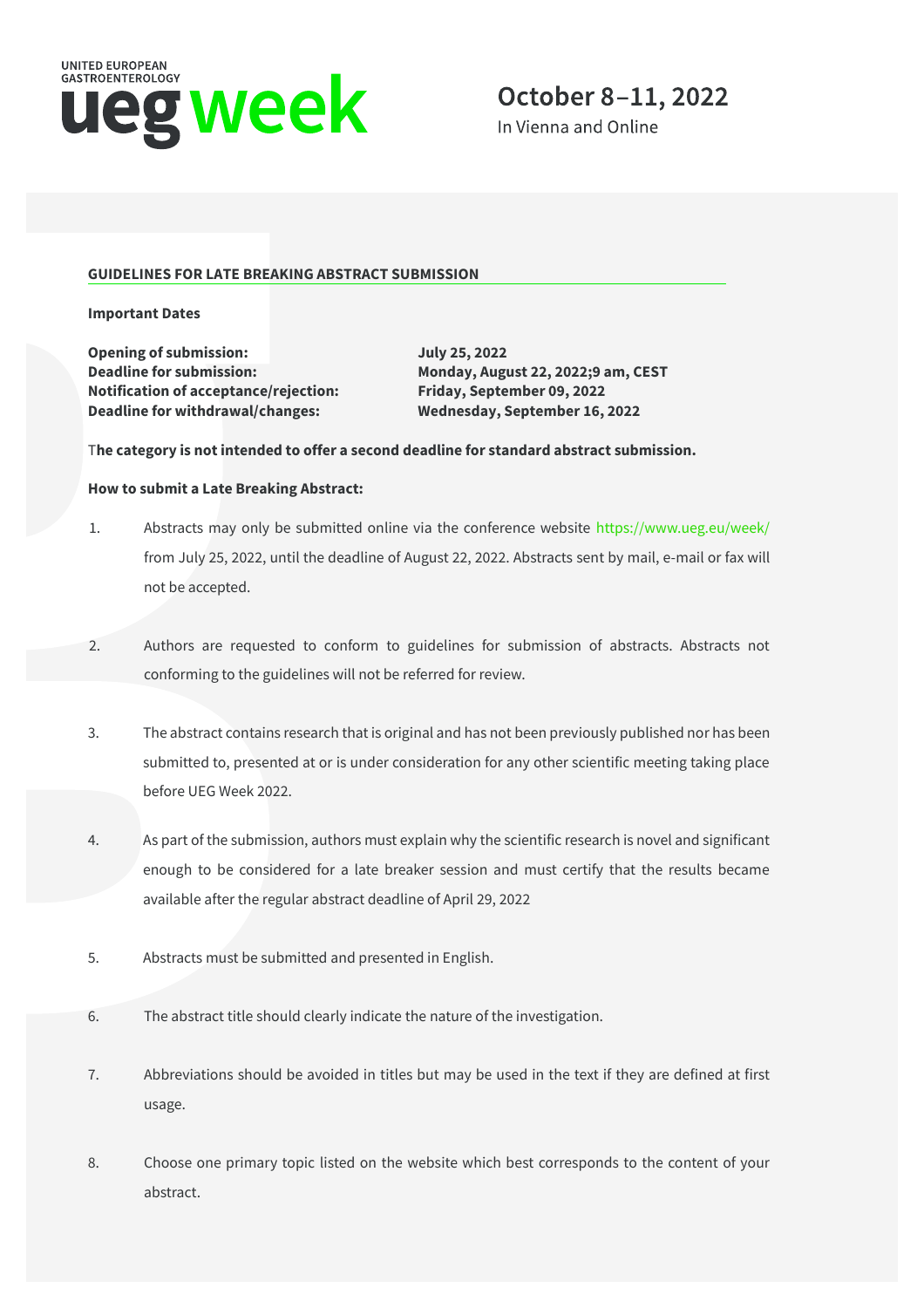

In Vienna and Online

- 9. The abstract should be structured as follows:
	- o State the specific objective of the study
	- o State the methods used, if pertinent
	- o Summarise the results obtained
	- o State the conclusions reached

References may be added

- 10. The length of the abstract (incl. introduction, aims & methods, results, conclusion and tables) must not exceed 3,600 printable characters (incl. spaces). The title of the abstract, references and disclosure are counted separately. Authors and affiliations are not included in the character count!
- 11. One table per abstract may be included. Each row of the table will be counted as 50 characters. Images are not allowed.
- 12. The use of trademarks is prohibited, only International Non-proprietary Names (INN), e.g. generic drug names, are allowed.
- 13. Indicate minimum 2, maximum 3 keywords which best correspond to the content of your abstract.
- 14. Please tick the box "Translational/Basic Science" if this applies to your abstract.
- 15. Please tick the box "Today's science, Tomorrow's medicine" if this applies to your abstract.
- 16. Please tick the box "Paediatric" if this applies to your abstract.
- 17. As it is in the intent of UEG to provide high-quality sessions focused on educational content that is free from commercial influence or bias, all potential conflicts of interest need to be declared.
- 18. The submitting author of an abstract is **requested to declare any potential conflict of interest for all authors** during the abstract submission. Moreover, the authors' names (full first names, family names), gender and affiliation (places of work/institution, city, country) must be provided.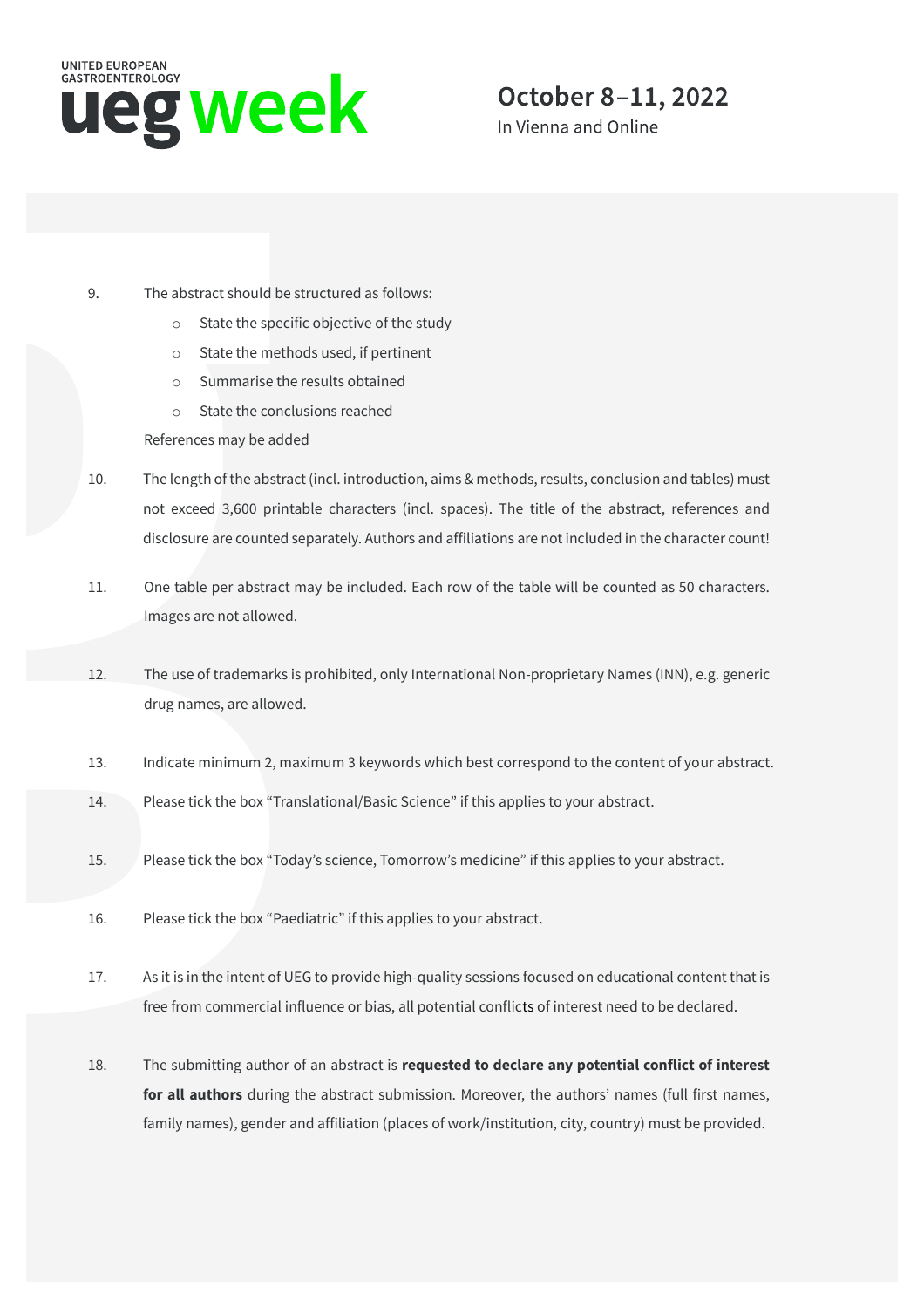

In Vienna and Online

- 19. Please ensure that your abstract does not contain spelling, grammatical or scientific errors, as it will be reproduced exactly as submitted.
- 20. Statements such as "data will be presented" instead of providing the actual data within the abstract will lead to automatic rejection.
- 21. Abstracts can be saved in draft status and completed later. Make sure to submit abstracts with the status "Draft" before the submission deadline! Only submitted abstracts will be considered for review.
- 22. The submission system will generate a temporary abstract number upon submission that must be used in all correspondence. If you do not receive this number immediately after your submission, your abstract has not been registered.
- 23. Submission of an abstract constitutes a formal commitment by the author to present the abstract in the session and at the time decided upon by the UEG Scientific Committee. Failure to present the abstract for other than well-founded reasons will lead to rejection of abstracts submitted at the next UEG Week.
- 24. Abstracts will be reviewed by a panel of experts and may be selected for oral presentation (or may be rejected). The time allotted for each oral presentation will depend on the session to which the abstract is allocated.
- 25. Notification of acceptance or rejection will be mailed to the submitter and the presenting author at the e-mail address supplied on the submission form on September 9, 2022.
- 26. Please ensure that e-mails can reach you by adapting your spam filter accordingly.
- 27. If the original presenting author is unable to present the abstract, it is that person's responsibility to ensure that one of the co-authors takes over this role.